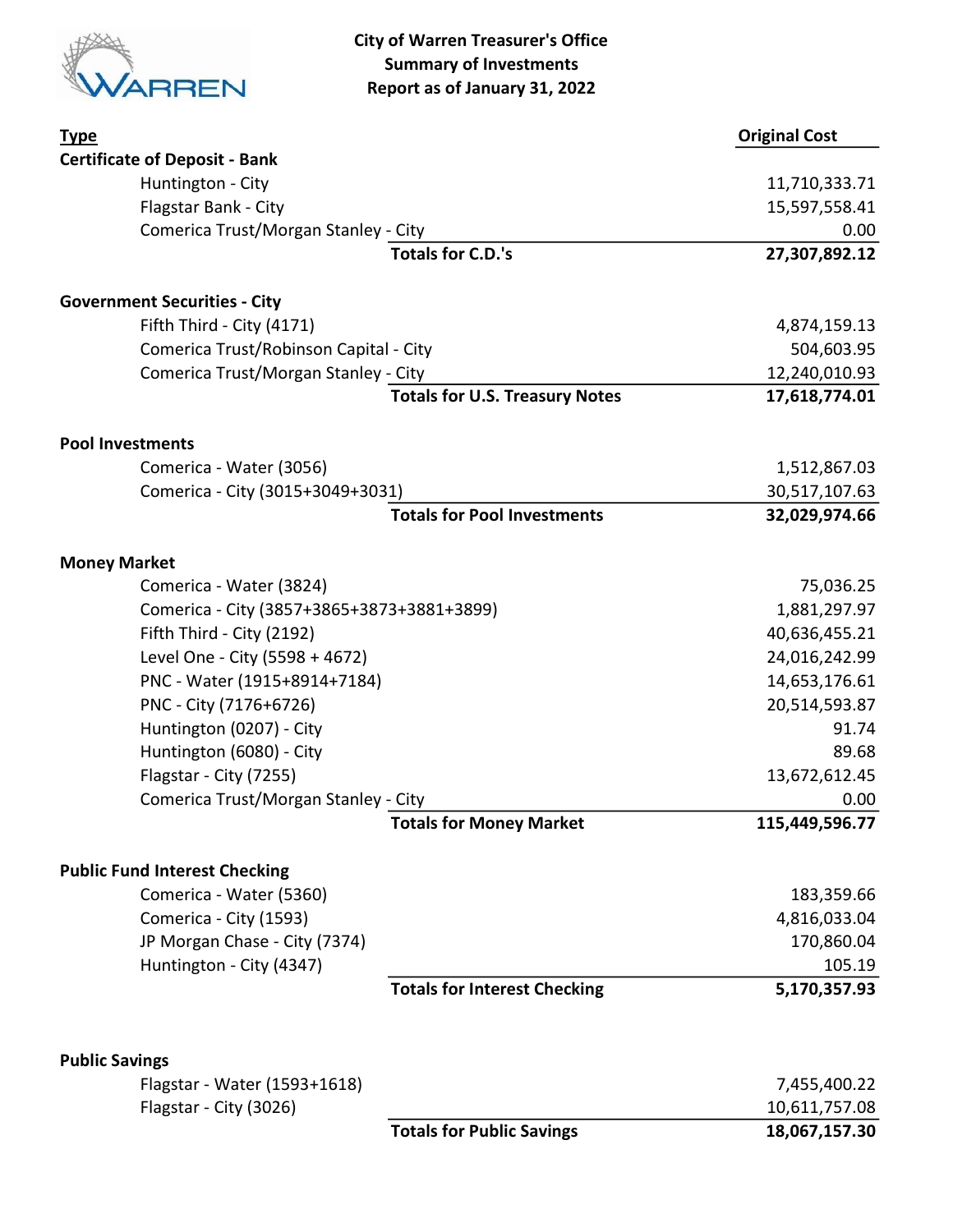| <b>Commercial Paper</b>                |                                    |                   |  |
|----------------------------------------|------------------------------------|-------------------|--|
| Comerica Trust/Morgan Stanley - City   |                                    | 0.00 <sub>1</sub> |  |
|                                        | <b>Totals for Commercial Paper</b> | 0.00              |  |
| <b>Municipal Bonds</b>                 |                                    |                   |  |
| Comerica Trust/Robinson Capital - City |                                    | 1,500,000.00      |  |
| Comerica Trust/Morgan Stanley - City   |                                    | 541,345.94        |  |
|                                        | <b>Totals for Municipal Bonds</b>  | 2,041,345.94      |  |
|                                        |                                    |                   |  |

**Bank Investment Totals 217,685,098.73**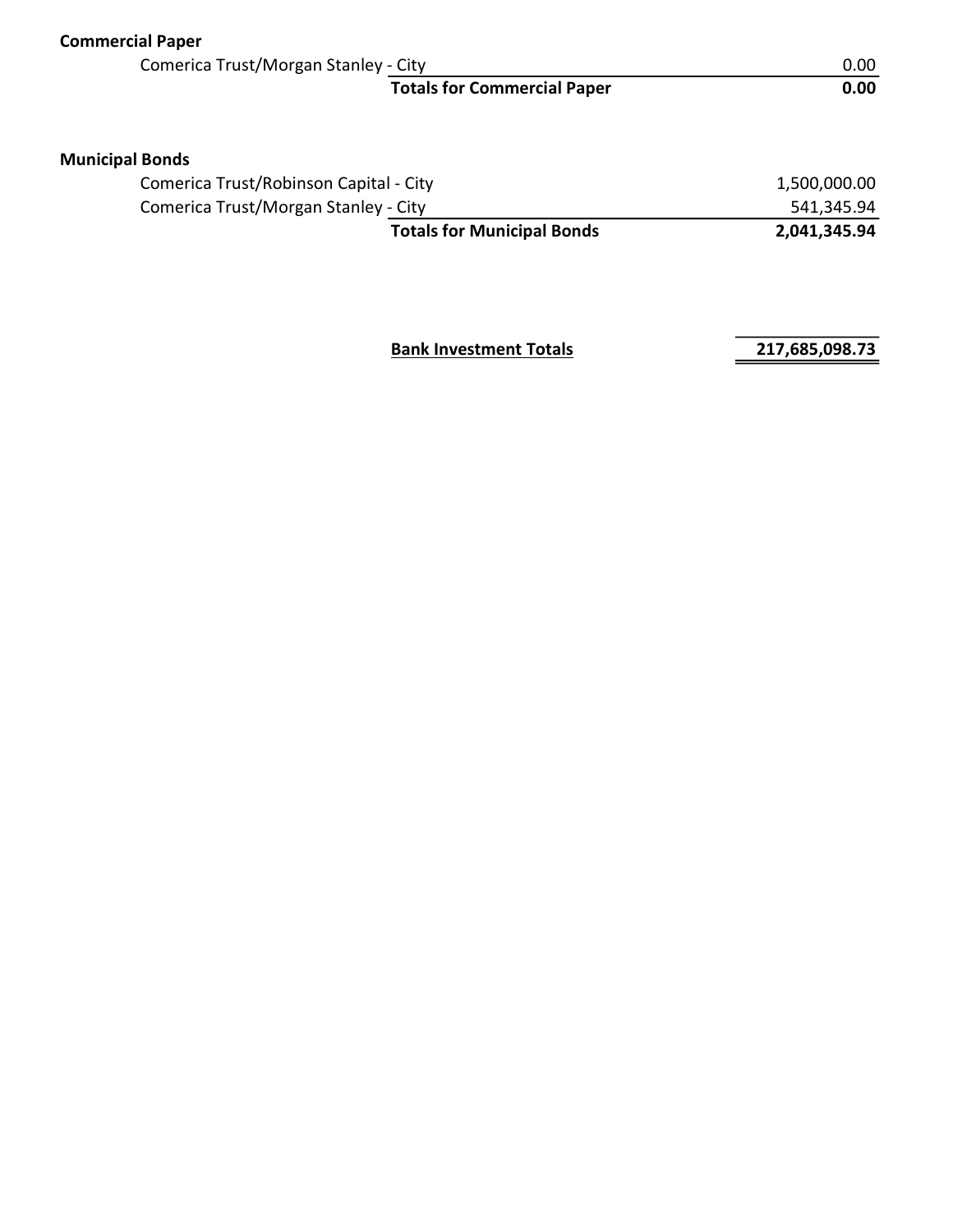

#### City of Warren Treasurer's Office Summary of Investment Balances by Type Report as of January 31, 2022

| <b>Type</b>                          | <b>Current Original Cost</b> |
|--------------------------------------|------------------------------|
| Certificate of Deposit - Bank        | 27,307,892.12                |
| <b>Government Securities</b>         | 17,618,774.01                |
| Pool Investments                     | 32,029,974.66                |
| Money Market                         | 115,449,596.77               |
| <b>Public Fund Interest Checking</b> | 5,170,357.93                 |
| <b>Public Savings</b>                | 18,067,157.30                |
| <b>Commercial Paper</b>              |                              |
| <b>Municpal Bonds</b>                | 2,041,345.94                 |
| <b>GRAND TOTAL:</b>                  | 217,685,098.73               |

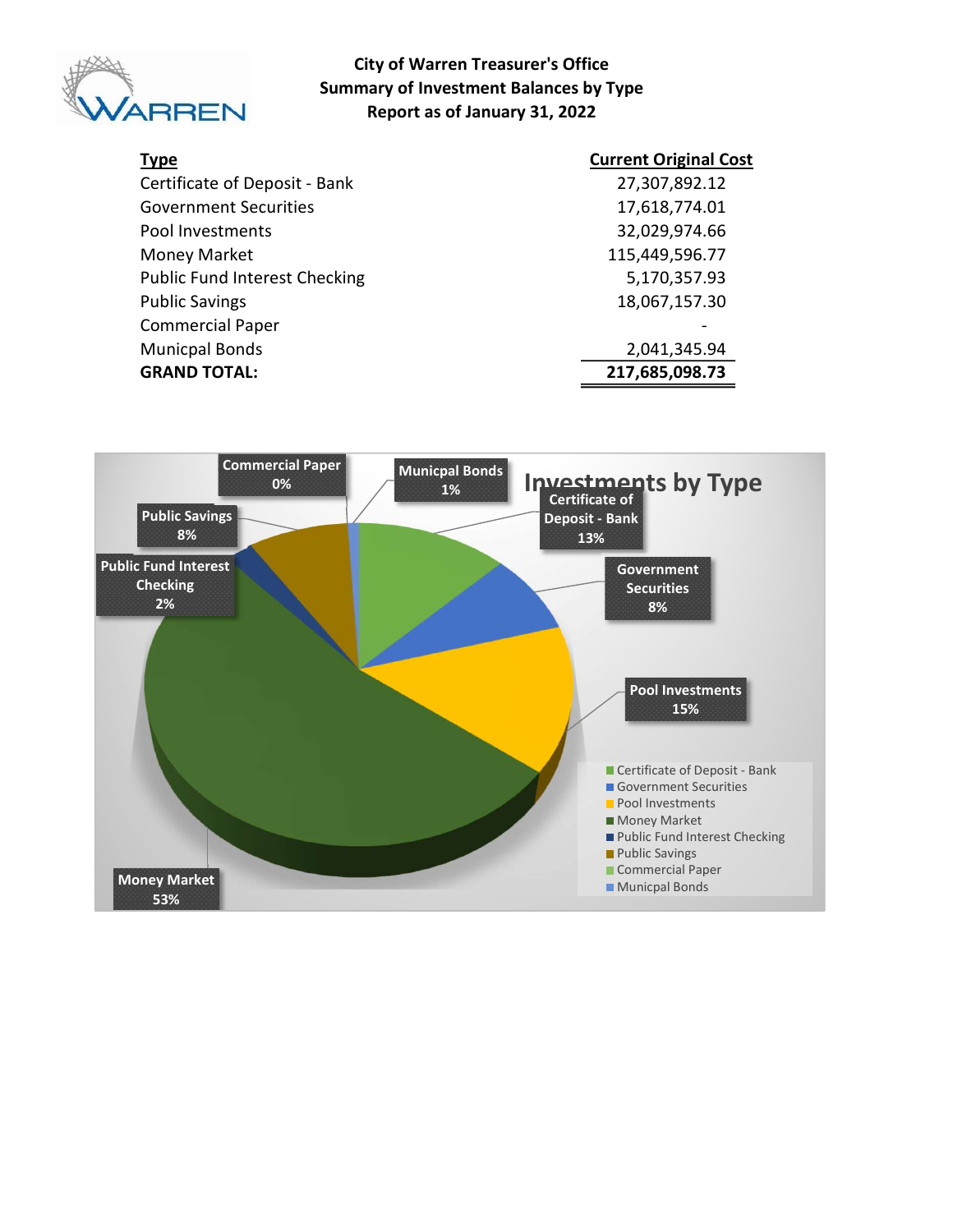

City of Warren Treasurer's Office Summary of Investment Totals by Bank Report as of January 31, 2022

| Comerica                        | 38,985,701.58  |
|---------------------------------|----------------|
| Comerica Trust/Morgan Stanley   | 12,781,356.87  |
| <b>PNC</b>                      | 35,167,770.48  |
| JP Morgan Chase                 | 170,860.04     |
| Huntington                      | 11,710,620.32  |
| Flagstar                        | 47,337,328.16  |
| <b>Fifth Third</b>              | 45,510,614.34  |
| Comerica Trust/Robinson Capital | 2,004,603.95   |
| Level One                       | 24,016,242.99  |
| <b>Grand Total</b>              | 217,685,098.73 |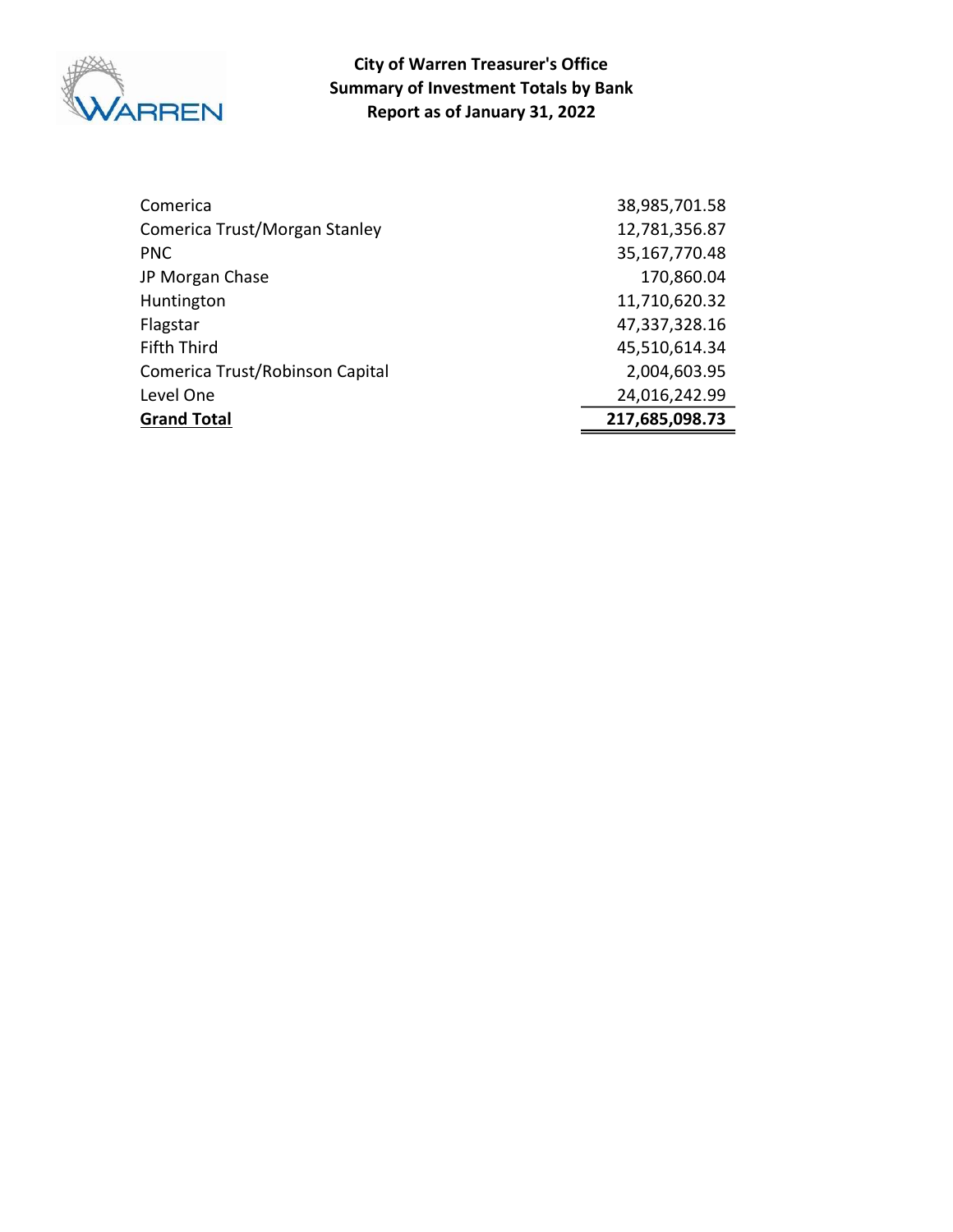

# WATER RETENTION DESIGNATED BOND FUND

### Report as of January 31, 2022

| <b>Total</b>              | 38,004,584.43 |
|---------------------------|---------------|
| Huntington (3241)         | 27,360,245.59 |
| Huntington (8949)         | 3,448,781.81  |
| Chase Money Market (9727) | 7,195,557.03  |
| JP Morgan                 |               |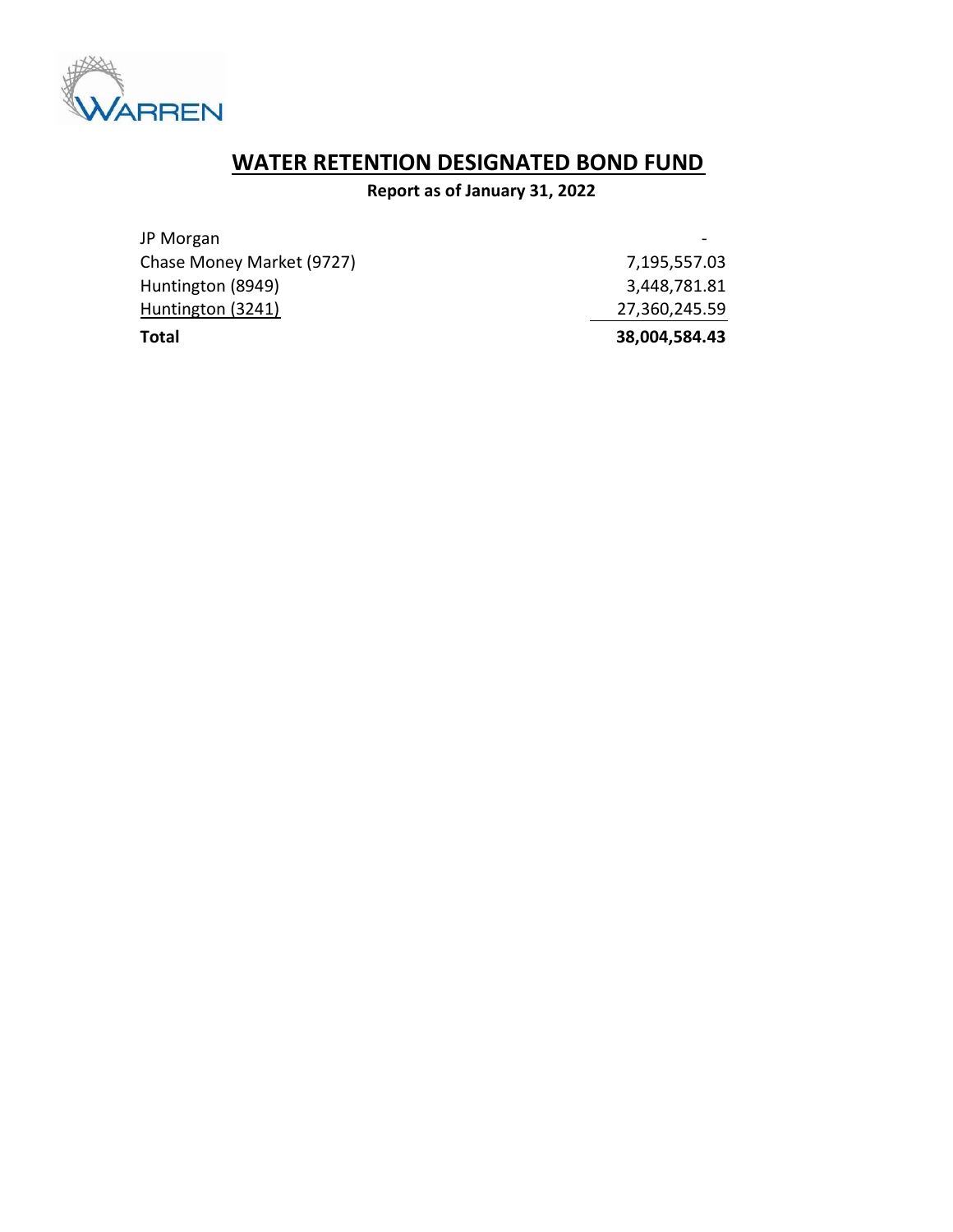

## ROAD IMPROVEMENT BOND FUND

Report as of January 31, 2022

PNC - Money Market (9975) 1,038,004.84 PNC - US Treasuries - Andreasuries - Andreasuries - Andreasuries - Andreasuries - Andreasuries - Andreasuries

Total 1,038,004.84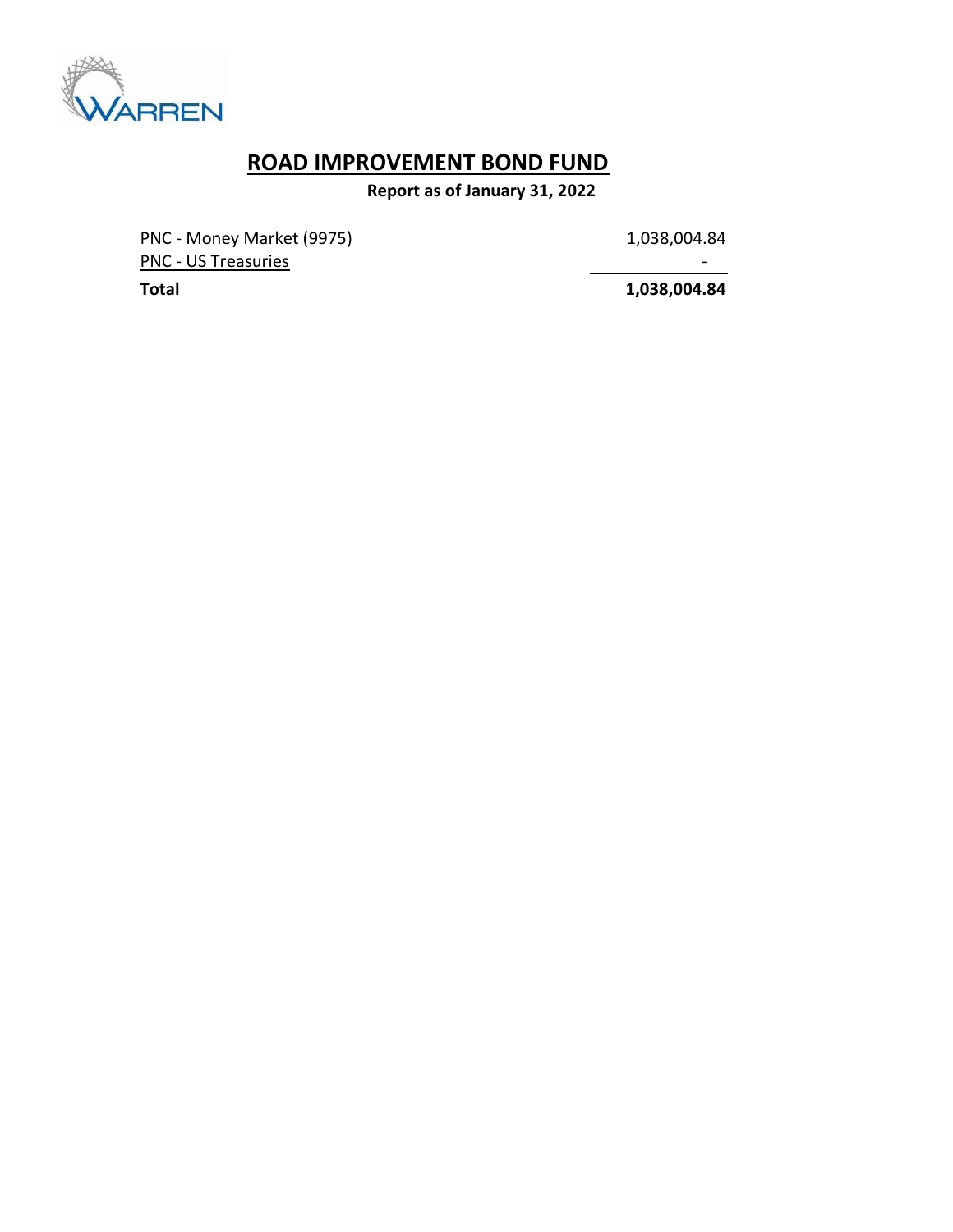

### MOUND ROAD IMPROVEMENT BOND FUND

Report as of January 31, 2022

JP Morgan Chase (1215) 18,002,595.38

Total 18,002,595.38